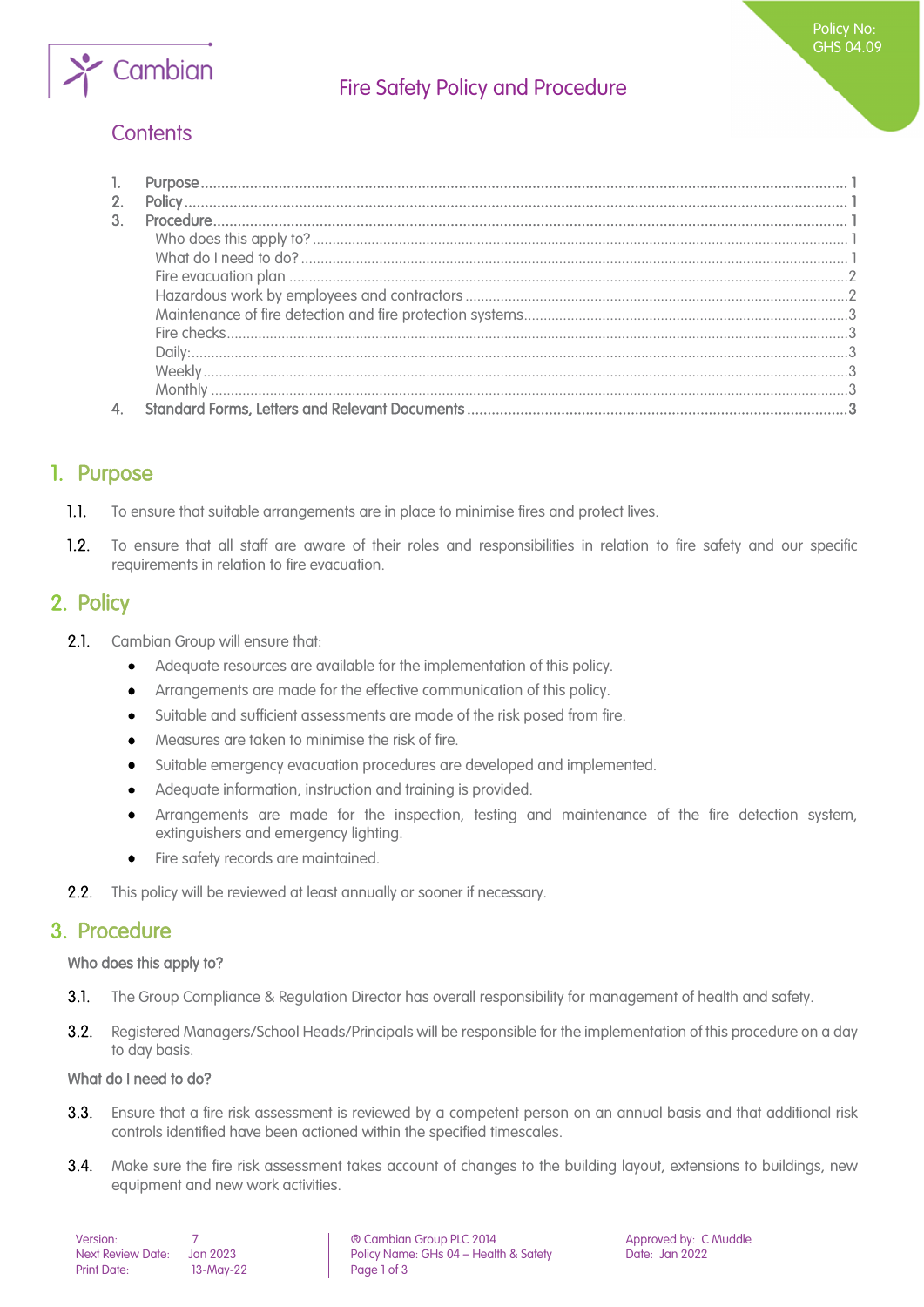

## Fire Safety Policy and Procedure

- $3.5.$ Registered Managers/School Heads will ensure fire fighting detection and protection systems are regularly maintained by a competent person and that any remedial action is implemented within specified timescales. See below for further details
- $3.6.$ Registered Managers/School Heads will ensure employees receive fire safety training at site induction.
- $3.7$ Minimise the sources of fuel, oxygen and ignition held on site and ensure adequate protection and training is given for those that are.
- Ensure fire escape routes and fire exits are operating, unlocked and free from combustible materials and obstructions.
- 3.9. Provide a fire evacuation plan and ensure it is practiced at six monthly intervals. Amend the plan in light of any shortcomings identified during the fire practice.
- **3.10.** Maintain a fire log for each site to record maintenance of the fire system.
- **3.11.** Systematically file the fire risk assessment, maintenance records, and records for training and drills, including remedial action. Keep for a minimum of three years.

#### <span id="page-1-0"></span>Fire evacuation plan

- **3.12.** Provide a fire evacuation plan which includes:
	- $\bullet$ The action to take in the event of fire.
	- $\bullet$ The fire escape routes.
	- The final assembly points.  $\bullet$
	- Person responsible for co-ordinating fire evacuations.  $\bullet$
	- Fire Marshals.
	- Method of evacuation for disabled people on site and disabled visitors.
	- Ready access for the fire brigade (you may need to contact them).  $\bullet$
- 3.13. Cambian Group have adopted a full/simultaneous evacuation process. This is in place at all Cambian sites, except CAHMS and larger Schools/Colleges sites. All other sites within the Group should be using full/simultaneous evacuation, where this is not practical, then a written request should be made to the Group Facilities Risk Manager for approval of the required arrangements.
- 3.14. Ensure that you are familiar with the fire evacuation plan and provide employees with details of what action to take in the event fire.
- 3.15. Appoint fire wardens where necessary, to assist with evacuations, ensure they are trained and provide a list of these fire wardens on the notice board.

#### <span id="page-1-1"></span>Hazardous work by employees and contractors

- **3.16.** Ensure that work by employees and contractors does not add to the fire load. In particular:
	- Escape routes and fire exit doors are not obstructed.  $\bullet$
	- Fire fighting equipment is not removed or relocated.  $\bullet$
	- Materials, equipment or substances which are a fire hazard are not brought onto the site without prior  $\bullet$ approval.
	- Hot works, e.g. welding, brazing, etc. are subject to a Permit to Work.
	- Combustible waste does not accumulate and is removed from site at the end of each day.
	- Employees and contractors are aware of the emergency procedures.